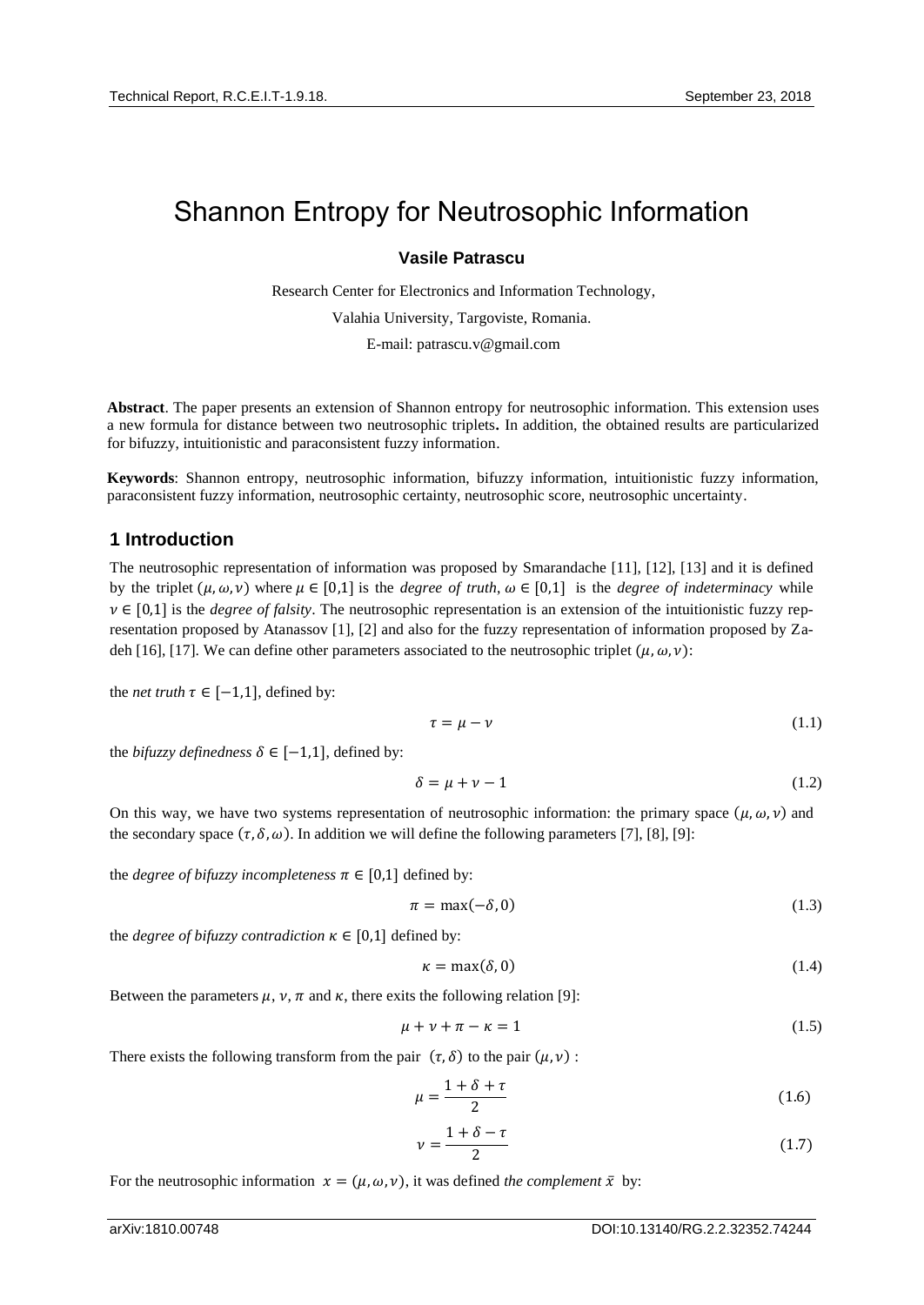$$
\bar{x} = (\nu, \omega, \mu) \tag{1.8}
$$

After presentation of the main parameters that will be used in this approach, the next will have the following structure: section two presents a new distance for neutrosophic information; section three presents formulae for evaluating of some feature of neutrosophic information like *certainty*, *score*, *uncertainty*; section four presents the *escort fuzzy information*; section five presents the *Shannon entropy* [10] formula for neutrosophic information; section six presents the conclusion while the last is the references section.

This paper is related to my previous work [4], [5].

### **2 A distance for neutrosophic information**

In this section we define a new distance for neutrosophic triplets. For two neutrosophic triplets  $P_1 = (\mu_1, \omega_1, \nu_1)$ and  $P_2 = (\mu_2, \omega_2, \nu_2)$ , we consider the L1 distance  $d(P_1, P_2) \in [0, 3]$  define by:

$$
d(P_1, P_2) = |\mu_1 - \mu_2| + |\omega_1 - \omega_2| + |\nu_1 - \nu_2| \tag{2.1}
$$

The L1 distance [14], [15] is a metric and considering the auxiliary points  $C = (1,0,1)$  and  $U = (0,0,0)$  there exists the following two inequalities:

$$
d(P_1, C) + d(C, P_2) \ge d(P_1, P_2)
$$
\n(2.2)

And

$$
d(P_1, U) + d(U, P_2) \ge d(P_1, P_2)
$$
\n(2.3)

From (2.2) and (2.3) it results:

$$
max(d(P_1, C) + d(C, P_2), d(P_1, U) + d(U, P_2)) \ge d(P_1, P_2)
$$
\n(2.4)

We can transform  $(2.4)$  into  $(2.5)$ :

$$
1 \ge \frac{d(P_1, P_2)}{\max\{d(P_1, C) + d(C, P_2), d(P_1, U) + d(U, P_2)\}}
$$
\n(2.5)

The right term represents the new distance or dissimilarity, namely:

$$
D(P_1, P_2) = \frac{d(P_1, P_2)}{max(d(P_1, C) + d(C, P_2), d(P_1, U) + d(U, P_2))}
$$
\n(2.6)

From  $(2.1)$  it results:

$$
d(P_1, C) = 2 - \mu_1 - \nu_1 + \omega_1 \tag{2.7}
$$

$$
d(C, P_2) = 2 - \mu_2 - \nu_2 + \omega_2 \tag{2.8}
$$

$$
d(P_1, U) = \mu_1 + \omega_1 + \nu_1 \tag{2.9}
$$

$$
d(U, P_2) = \mu_2 + \omega_2 + \nu_2 \tag{2.10}
$$

From (2.7), (2.8), (2.9), (2.10) and (1.2) it results:

$$
d(P_1, C) + d(C, P_2) = 2 - \delta_1 - \delta_2 + \omega_1 + \omega_2 \tag{2.11}
$$

$$
d(P_1, U) + d(U, P_2) = 2 + \delta_1 + \delta_2 + \omega_1 + \omega_2 \tag{2.12}
$$

From  $(2.11)$  and  $(2.12)$  it results:

$$
max(d(P_1, C) + d(C, P_2), d(P_1, U) + d(U, P_2)) = 2 + |\delta_1 + \delta_2| + \omega_1 + \omega_2
$$
\n(2.13)

From  $(2.1)$ ,  $(2.13)$  and  $(2.6)$  it results the new distance between two neutrosophic triplets:

$$
D(P_1, P_2) = \frac{|\mu_1 - \mu_2| + |\omega_1 - \omega_2| + |\nu_1 - \nu_2|}{2 + |\delta_1 + \delta_2| + \omega_1 + \omega_2}
$$
\n(2.14)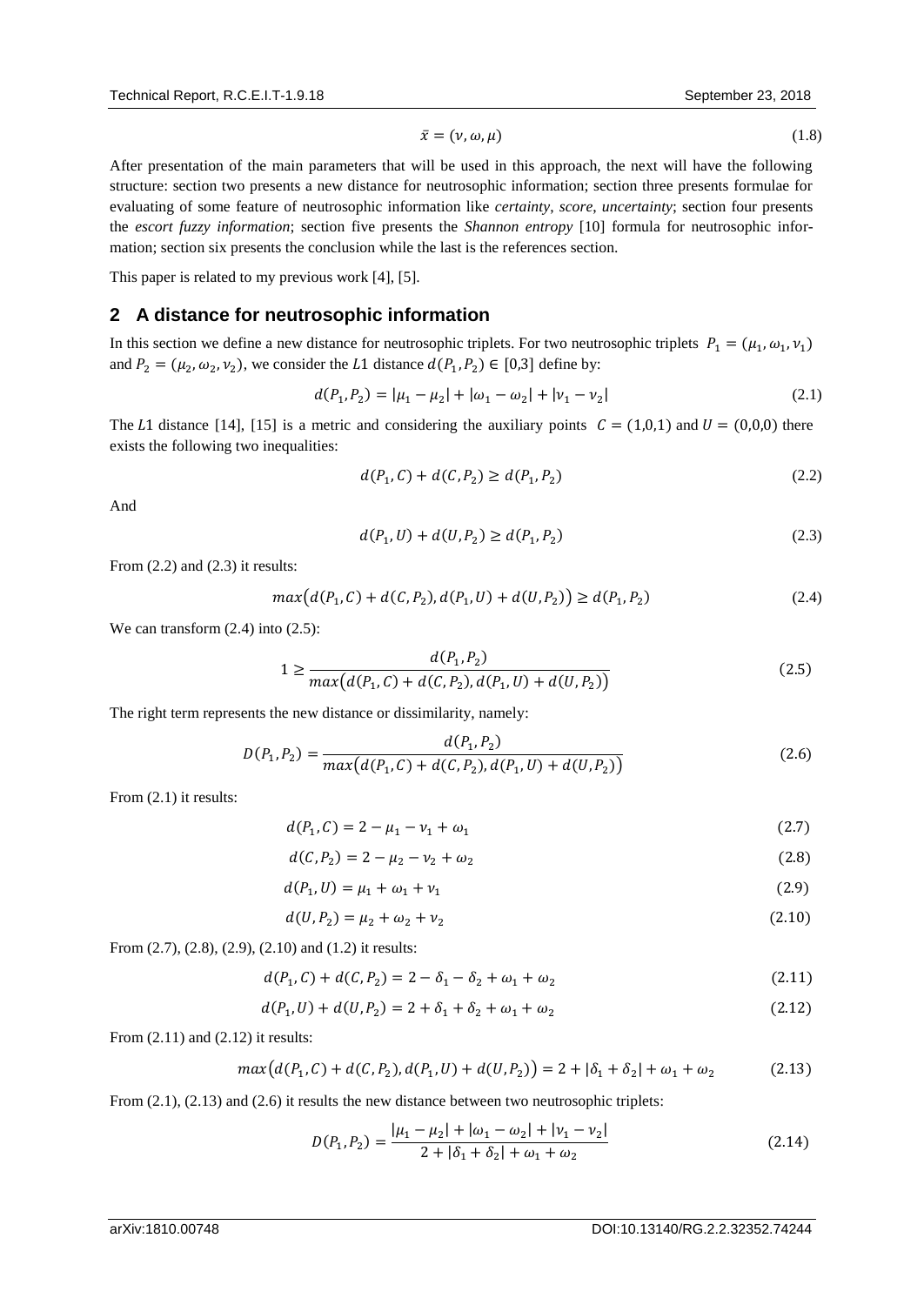From (2.1) and (2.5) it results that  $D(P_1, P_2) \in [0,1]$  and we can define *the similarity* by negation:

$$
S(P_1, P_2) = 1 - \frac{|\mu_1 - \mu_2| + |\omega_1 - \omega_2| + |\nu_1 - \nu_2|}{2 + |\delta_1 + \delta_2| + \omega_1 + \omega_2}
$$
(2.15)

For  $\omega = 0$ , it results the particular case for *bifuzzy information* of the pair  $x = (\mu, \nu)$ , namely:

$$
D(P_1, P_2) = \frac{|\mu_1 - \mu_2| + |\nu_1 - \nu_2|}{2 + |\delta_1 + \delta_2|}
$$
\n(2.16)

$$
S(P_1, P_2) = 1 - \frac{|\mu_1 - \mu_2| + |\nu_1 - \nu_2|}{2 + |\delta_1 + \delta_2|}
$$
 (2.17)

For  $\omega = 0$  and  $\delta \leq 0$ , it results the particular case for *intuitionistic fuzzy information* of the pair  $x = (\mu, \nu)$ , namely:

$$
D(P_1, P_2) = \frac{|\mu_1 - \mu_2| + |\nu_1 - \nu_2|}{2 + \pi_1 + \pi_2}
$$
\n(2.18)

$$
S(P_1, P_2) = 1 - \frac{|\mu_1 - \mu_2| + |\nu_1 - \nu_2|}{2 + \pi_1 + \pi_2}
$$
 (2.19)

For  $\omega = 0$  and  $\delta \ge 0$ , it results the particular case for *paraconsistent fuzzy information* of the pair  $x = (\mu, \nu)$ , namely:

$$
D(P_1, P_2) = \frac{|\mu_1 - \mu_2| + |\nu_1 - \nu_2|}{2 + \kappa_1 + \kappa_2}
$$
\n(2.20)

$$
S(P_1, P_2) = 1 - \frac{|\mu_1 - \mu_2| + |\nu_1 - \nu_2|}{2 + \kappa_1 + \kappa_2}
$$
 (2.21)

#### **3 The certainty, the score and the uncertainty for neutrosophic information**

Starting from the proposed distance defined by (2.14), we will construct some measures for the following three features of neutrosophic information: *the certainty, the score and the uncertainty*.

#### **3.1 The neutrosophic certainty**

For any neutrosophic triplet  $x = (\mu, \omega, \nu)$  we consider its complement  $\bar{x} = (\nu, \omega, \mu)$  and we define the *certainty* as dissimilarity between x and  $\bar{x}$ , namely:

$$
g(x) = D(x, \bar{x})
$$
\n(3.1)

with its equivalent form:

$$
g(x) = \frac{|\mu - \nu|}{1 + |\mu + \nu - 1| + \omega} \tag{3.2}
$$

In the space  $(\mu, \omega, \nu)$  we identify the following properties for *neutrosophic certainty*:

- (i)  $g(1,0,0) = g(0,0,1) = 1$
- (ii)  $g(\mu, \omega, \mu) = g(\nu, \omega, \nu) = 0$
- (iii)  $g(\mu, \omega, \nu) = g(\nu, \omega, \mu)$
- (iv)  $g(\mu_1, \omega_1, \nu_1) \le g(\mu_2, \omega_2, \nu_2)$  if  $|\mu_1 \nu_1| \le |\mu_2 \nu_2|$ ,  $|\mu_1 + \nu_1 1| \ge |\mu_2 + \nu_2 1|$ , and  $\omega_1 \geq \omega_2$ .

The property (iv) shows that the neutrosophic certainty increases with  $|\tau|$ , decreases with  $|\delta|$  and decreases with  $\omega$ .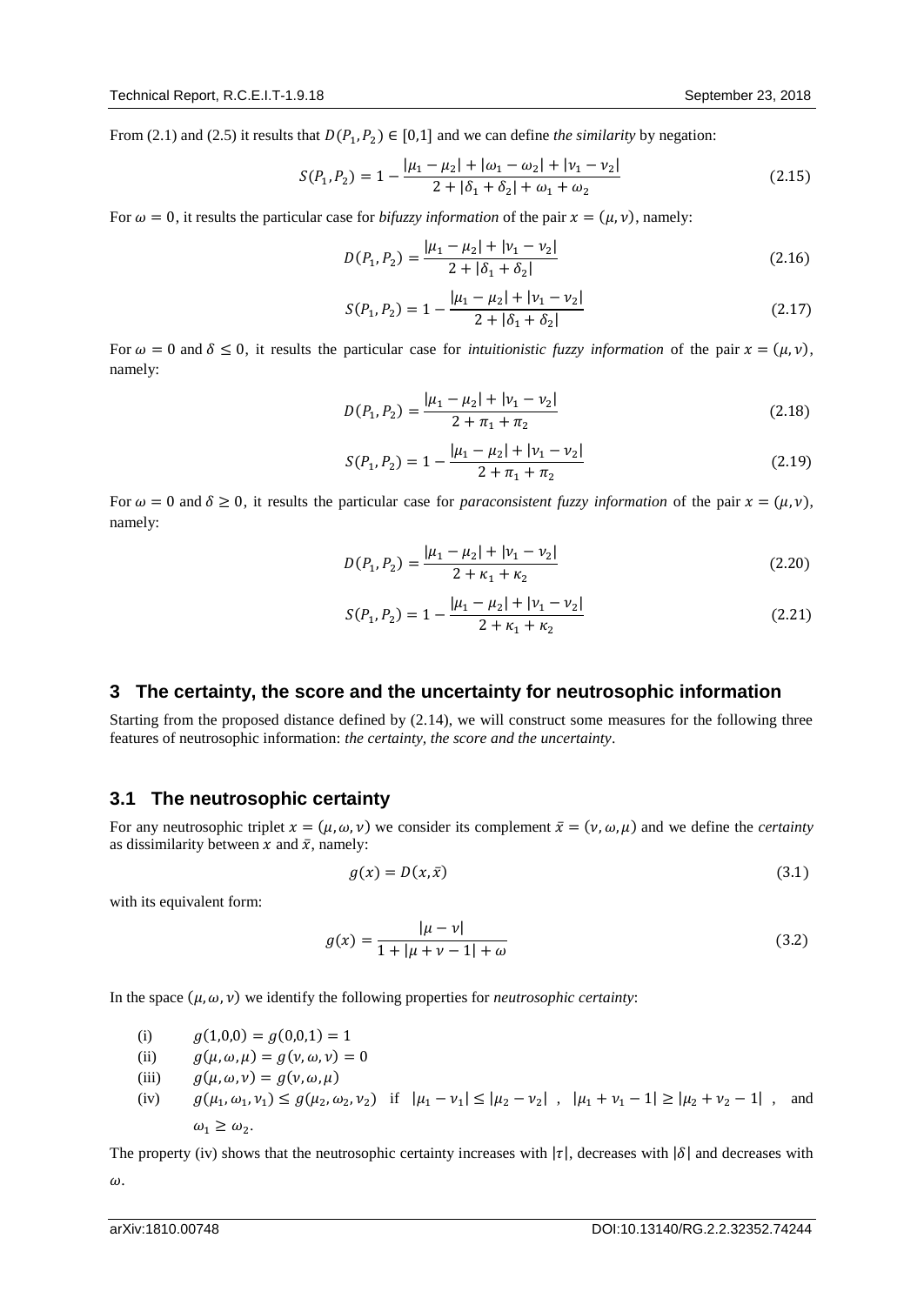From (iv) it results that  $g(\mu, \omega, \nu) \in [0, 1]$  because  $g(\mu, \omega, \nu) \ge g(0, 1, 0)$  and  $g(\mu, \omega, \nu) \le g(1, 0, 0)$ .

In the space  $(\tau, \delta, \omega)$ , the *neutrosophic certainty* formula becomes:

$$
g(x) = \frac{|\tau|}{1 + |\delta| + \omega} \tag{3.3}
$$

For  $\omega = 0$ , it results the particular case for *bifuzzy information* of the pair  $x = (\mu, \nu)$ , namely:

$$
g(x) = \frac{|\tau|}{1 + |\delta|} \tag{3.4}
$$

For  $\omega = 0$  and  $\delta \leq 0$ , it results the particular case for *intuitionistic fuzzy information* of the pair  $x = (\mu, \nu)$ , namely:

$$
g(x) = \frac{|\tau|}{1+\pi} \tag{3.5}
$$

For  $\omega = 0$  and  $\delta \ge 0$ , it results the particular case for *paraconsistent fuzzy information* of the pair  $x = (\mu, \nu)$ , namely:

$$
g(x) = \frac{|\tau|}{1+\kappa} \tag{3.6}
$$

## **3.2 The neutrosophic score**

From (3.2) came the idea to define the *neutrosophic score* by:

$$
r(x) = \frac{\mu - \nu}{1 + |\mu + \nu - 1| + \omega} \tag{3.7}
$$

with the equivalent form in the space  $(\tau, \delta, \omega)$ :

$$
r(x) = \frac{\tau}{1 + |\delta| + \omega} \tag{3.8}
$$

In the space  $(\mu, \omega, \nu)$  the properties for the *neutrosophic score* derive from the certainty properties, namely:

(i)  $r(1,0,0) = 1; r(0,0,1) = -1$ 

(ii) 
$$
r(\mu, \omega, \mu) = r(\nu, \omega, \nu) = 0
$$

- (iii)  $r(\mu, \omega, \nu) = -r(\nu, \omega, \mu)$
- (iv)  $r(\mu_1, \omega_1, \nu_1) \le r(\mu_2, \omega_2, \nu_2)$  if  $0 \le \mu_1 \nu_1 \le \mu_2 \nu_2$ ,  $|\mu_1 + \nu_1 1| \ge |\mu_2 + \nu_2 1|$ , and  $\omega_1 \geq \omega_2$

(v)  $r(\mu_1, \omega_1, \nu_1) \le r(\mu_2, \omega_2, \nu_2)$  if  $\mu_1 - \nu_1 \le \mu_2 - \nu_2 \le 0$ ,  $|\mu_1 + \nu_1 - 1| \le |\mu_2 + \nu_2 - 1|$ , and  $\omega_1 \leq \omega_2$ 

The properties (iv) and (v) show that the *neutrosophic score* increases with  $\tau$ . The property (iv) shows that for  $\tau \geq 0$ , the *neutrosophic score* decreases with  $|\delta|$  and decreases with  $\omega$  while the property (v) shows that the *neutrosophic score* increases with  $|\delta|$  and increases with  $\omega$  for  $\tau \leq 0$ .

From (iv) and (v), it results that  $r(\mu, \omega, \nu) \in [-1, 1]$  because  $r(\mu, \omega, \nu) \ge r(0, 0, 1)$  and  $r(\mu, \omega, \nu) \le r(1, 0, 0)$ . For example there exists the following inequalities:

$$
r(1,0,0) > r(1,1,0) > r(1,1,1) = r(1,0,1) = r(0,1,0) = r(0,0,0) > r(0,1,1) > r(0,0,1)
$$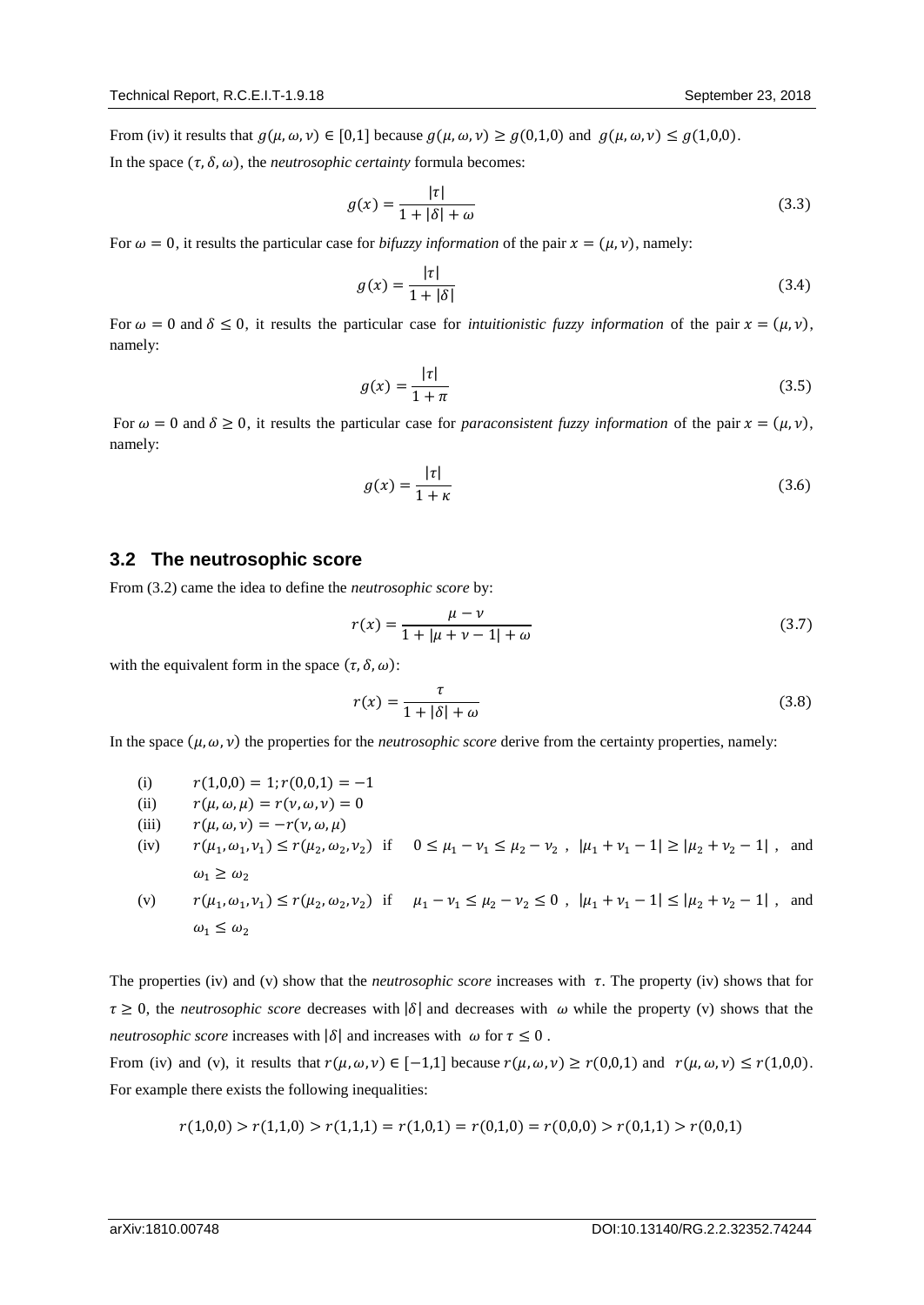For  $\omega = 0$ , it results the particular case for *bifuzzy information* of the pair  $x = (\mu, \nu)$ , namely:

$$
r(x) = \frac{\tau}{1 + |\delta|} \tag{3.9}
$$

For  $\omega = 0$  and  $\delta \leq 0$ , it results the particular case for *intuitionistic fuzzy information* of the pair  $x = (\mu, \nu)$ , namely:

$$
r(x) = \frac{\tau}{1 + \pi} \tag{3.10}
$$

For  $\omega = 0$  and  $\delta \ge 0$ , it results the particular case for *paraconsistent fuzzy information* of the pair  $x = (\mu, \nu)$ , namely:

$$
r(x) = \frac{\tau}{1 + \kappa} \tag{3.11}
$$

## **3.3 The neutrosophic uncertainty**

Finally, we define the *neutrosophic uncertainty* using the negation of certainty (3.2):

$$
e(x) = 1 - \frac{|\mu - \nu|}{1 + |\mu + \nu - 1| + \omega} \tag{3.12}
$$

with the equivalent form in the space  $(\tau, \delta, \omega)$ :

$$
e(x) = 1 - \frac{|\tau|}{1 + |\delta| + \omega} \tag{3.13}
$$

In the space  $(\mu, \omega, \nu)$  the *neutrosophic uncertainty* verifies the following conditions:

- (i)  $e(1,0,0) = e(0,0,1) = 0$
- (ii)  $e(\mu, \omega, \mu) = e(\nu, \omega, \nu) = 1$
- (iii)  $e(\mu, \omega, \nu) = e(\nu, \omega, \mu)$
- (iv)  $e(\mu_1, \omega_1, \nu_1) \leq e(\mu_2, \omega_2, \nu_2)$  if  $|\mu_1 \nu_1| \geq |\mu_2 \nu_2|$ ,  $|\mu_1 + \nu_1 1| \leq |\mu_2 + \nu_2 1|$ , and  $\omega_1 \leq \omega_2$ .

The property (iv) shows that the *neutrosophic uncertainty* decreases with  $|\tau|$ , increases with  $|\delta|$  and increases with  $\omega$ .

From (iv) it results that  $e(\mu, \omega, \nu) \in [0,1]$  because  $e(\mu, \omega, \nu) \ge e(1,0,0)$  and  $e(\mu, \omega, \nu) \le e(0,1,0)$ .

For  $\omega = 0$ , it results the particular case for *bifuzzy information* of the pair  $x = (\mu, \nu)$ , namely:

$$
e(x) = 1 - \frac{|\tau|}{1 + |\delta|} \tag{3.14}
$$

For  $\omega = 0$  and  $\delta \leq 0$ , it results the particular case for *intuitionistic fuzzy information* of the pair  $x = (\mu, \nu)$ , namely:

$$
e(x) = 1 - \frac{|\tau|}{1 + \pi} \tag{3.15}
$$

Formula (3.15) was obtained in [6] using other method.

For  $\omega = 0$  and  $\delta \ge 0$ , it results the particular case for *paraconsistent fuzzy information* of the pair  $x = (\mu, \nu)$ , namely: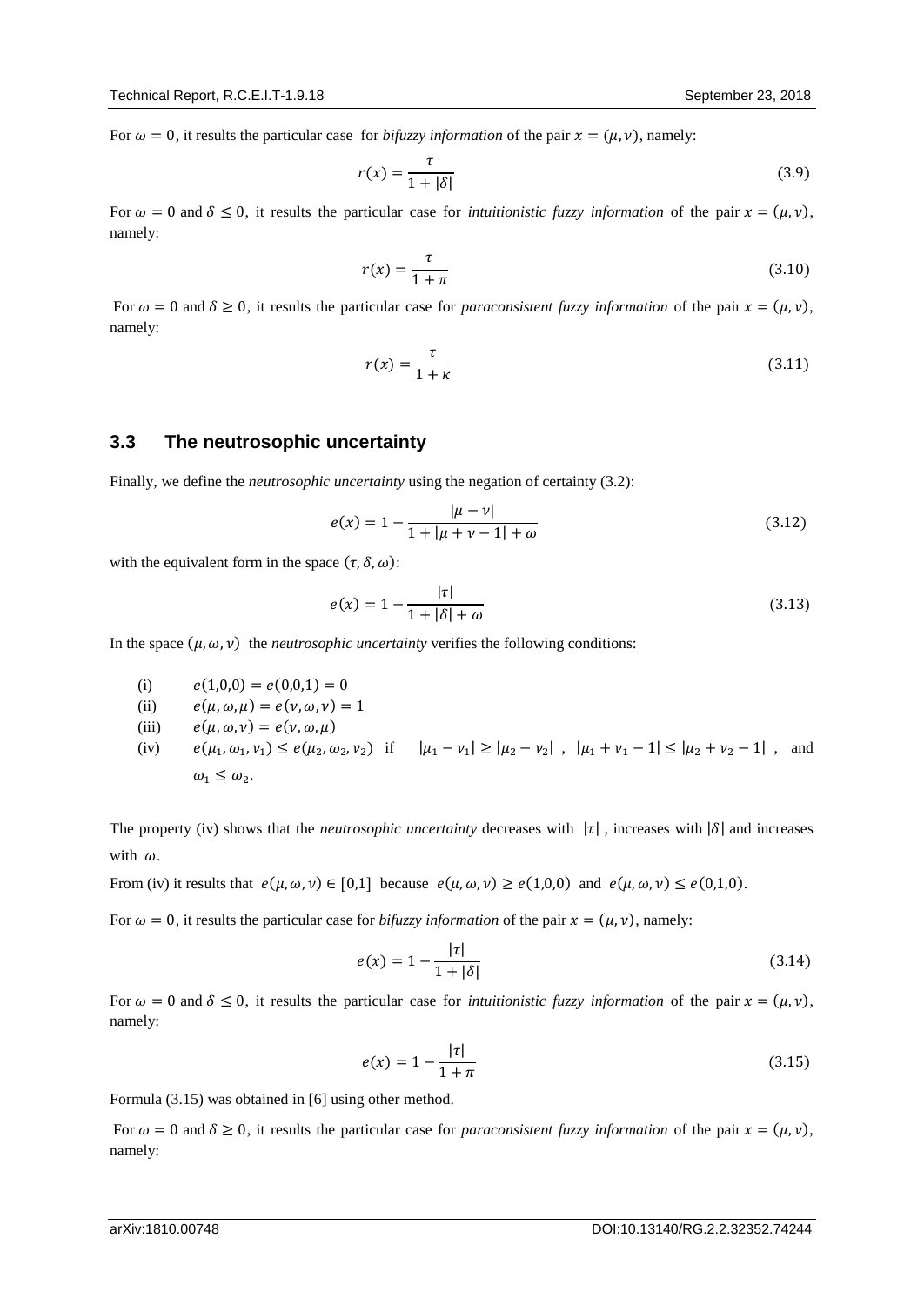$$
e(x) = 1 - \frac{|\tau|}{1 + \kappa} \tag{3.16}
$$

# **4 The escort fuzzy information**

We will associate to any neutrosophic information  $x = (\mu, \omega, \nu)$  a fuzzy one,  $\hat{x} = (\hat{\mu}, \hat{\nu})$  that we will call *escort fuzzy information*. The escort fuzzy pair  $(\hat{\mu}, \hat{\nu})$  will be determined in order to preserve the score of the neutrosophic triplet  $(\mu, \omega, \nu)$ . It will be obtained by solving the following system:

$$
\hat{\mu} + \hat{\nu} = 1 \tag{4.1}
$$

$$
\hat{\mu} - \hat{\nu} = r(\mu, \omega, \nu) \tag{4.2}
$$

It results the following values for the escort fuzzy pair  $(\hat{\mu}, \hat{\nu})$ :

$$
\hat{\mu} = \frac{1+r}{2} \tag{4.3}
$$

$$
\hat{\nu} = \frac{1 - r}{2} \tag{4.4}
$$

with the following equivalent forms:

$$
\hat{\mu} = \frac{\mu + \pi + \frac{\omega}{2}}{1 + |\delta| + \omega} \tag{4.5}
$$

$$
\hat{\nu} = \frac{\nu + \pi + \frac{\omega}{2}}{1 + |\delta| + \omega} \tag{4.6}
$$

For  $\omega = 0$ , it results the particular case for *bifuzzy information* of the pair  $x = (\mu, \nu)$ , namely:

$$
\hat{\mu} = \frac{\mu + \pi}{1 + |\delta|} \tag{4.7}
$$

$$
\hat{\nu} = \frac{\nu + \pi}{1 + |\delta|} \tag{4.8}
$$

For  $\omega = 0$  and  $\delta \leq 0$ , it results the particular case for *intuitionistic fuzzy information* of the pair  $x = (\mu, v)$ , namely:

$$
\hat{\mu} = \frac{\mu + \pi}{1 + \pi} \tag{4.9}
$$

$$
\hat{\nu} = \frac{\nu + \pi}{1 + \pi} \tag{4.10}
$$

For  $\omega = 0$  and  $\delta \ge 0$ , it results the particular case for *paraconsistent fuzzy information* of the pair  $x = (\mu, \nu)$ , namely:

$$
\hat{\mu} = \frac{\mu}{1 + \kappa} \tag{4.11}
$$

$$
\hat{\nu} = \frac{\nu}{1 + \kappa} \tag{4.12}
$$

The escort fuzzy pair  $(\hat{\mu}, \hat{\nu})$  can be used to extend existing results from fuzzy theory [16], [17] to its extensions. In this paper we will use the escort fuzzy pair for extending the Shannon fuzzy entropy to Shannon neutrosophic entropy.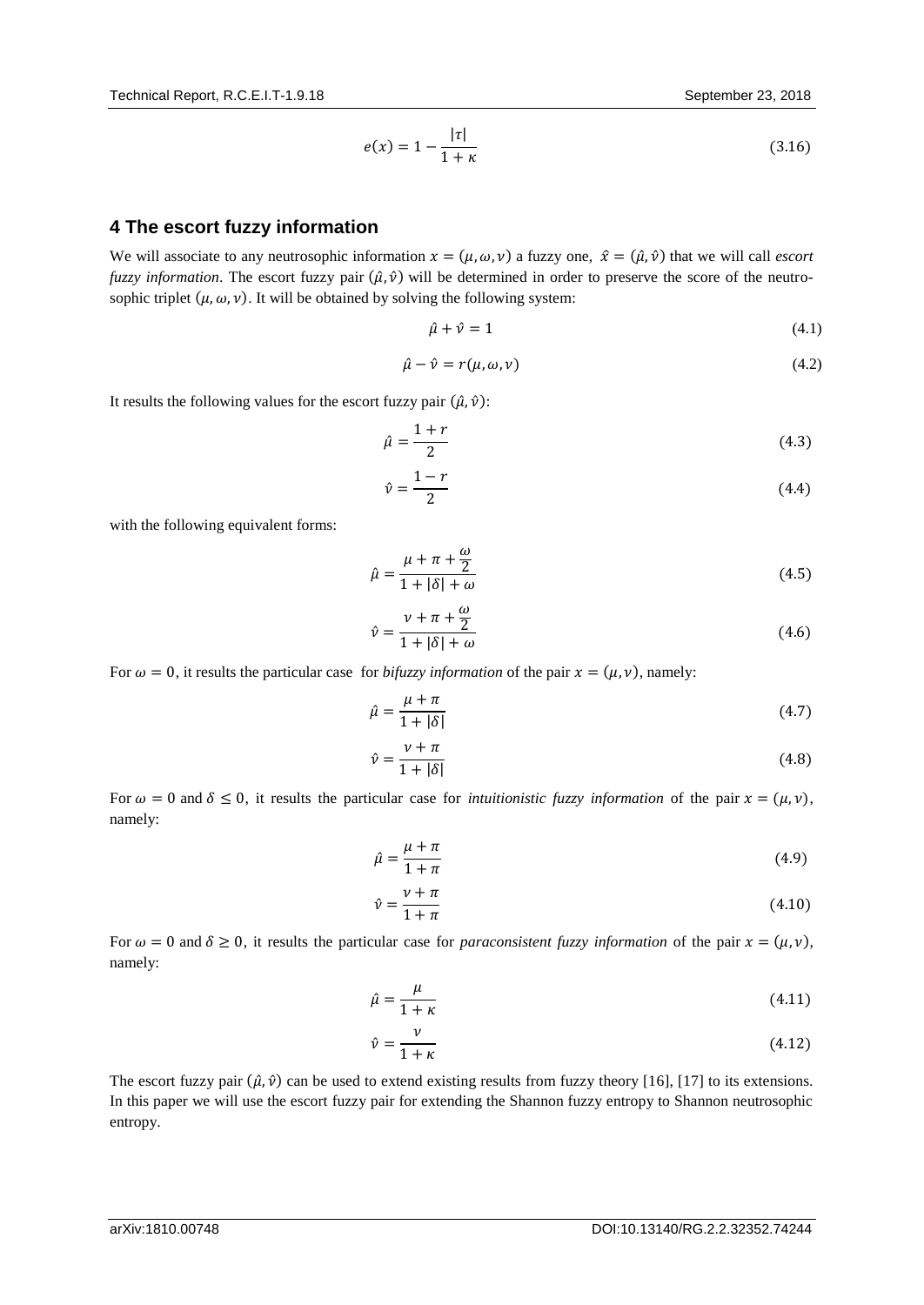## **5 The Shannon entropy for neutrosophic information**

For any neutrosophic triplet  $x = (\mu, \omega, \nu)$ , using the escort fuzzy pair  $\hat{x} = (\hat{\mu}, \hat{\nu})$  we will define the Shannon entropy  $E<sub>S</sub>$  for neutrosophic information using the following formula:

$$
E_S(x) = e_S(\hat{x}) \tag{5.1}
$$

where  $e_s$  represents the Shannon fuzzy entropy. For a fuzzy information  $\mu$ , De Luca and Termini [3] extended the Shannon formula for calculating the fuzzy entropy by:

$$
e_S(\mu) = -\mu \ln(\mu) - (1 - \mu) \ln(1 - \mu)
$$
\n(5.2)

From (5.2) it results:

$$
e_S(\hat{x}) = -\hat{\mu}\ln(\hat{\mu}) - \hat{\nu}\ln(\hat{\nu})\tag{5.3}
$$

From (4.5), (4.6), (5.1) and (5.3) it results the Shannon variant for neutrosophic entropy:

$$
E_S(x) = -\frac{\mu + \pi + \frac{\omega}{2}}{1 + |\delta| + \omega} ln\left(\frac{\mu + \pi + \frac{\omega}{2}}{1 + |\delta| + \omega}\right) - \frac{\nu + \pi + \frac{\omega}{2}}{1 + |\delta| + \omega} ln\left(\frac{\nu + \pi + \frac{\omega}{2}}{1 + |\delta| + \omega}\right)
$$
(5.4)

There are the next three equivalent formulae:

Using (4.3) and (4.4) it results:

$$
E_S(x) = -\frac{1+r}{2}ln\left(\frac{1+r}{2}\right) - \frac{1-r}{2}ln\left(\frac{1-r}{2}\right)
$$
\n(5.5)

Because in (5.5) there exists symmetry between  $r$  and  $-r$ , it results:

$$
E_S(x) = -\frac{1+|r|}{2}\ln\left(\frac{1+|r|}{2}\right) - \frac{1-|r|}{2}\ln\left(\frac{1-|r|}{2}\right) \tag{5.6}
$$

From (3.2), (3.3), (3.7) and (5.6) it results:

$$
E_S(x) = -\frac{1+g}{2}\ln\left(\frac{1+g}{2}\right) - \frac{1-g}{2}\ln\left(\frac{1-g}{2}\right) \tag{5.7}
$$

We notice that:

$$
\frac{\partial g}{\partial |\tau|} = \frac{1}{1 + |\delta| + \omega} \tag{5.8}
$$

$$
\frac{\partial g}{\partial |\delta|} = -\frac{|\tau|}{(1+|\delta|+\omega)^2} \tag{5.9}
$$

$$
\frac{\partial g}{\partial \omega} = -\frac{|\tau|}{(1+|\delta|+\omega)^2} \tag{5.10}
$$

$$
\frac{\partial E_S}{\partial g} = \frac{1}{2} \ln \left( \frac{1 - g}{1 + g} \right) \tag{5.11}
$$

$$
\frac{\partial E_S}{\partial |\tau|} = \frac{1}{2} \frac{1}{1 + |\delta| + \omega} \ln \left( \frac{1 - g}{1 + g} \right) \tag{5.12}
$$

$$
\frac{\partial E_S}{\partial |\delta|} = -\frac{1}{2} \frac{|\tau|}{(1+|\delta|+\omega)^2} \ln\left(\frac{1-g}{1+g}\right) \tag{5.13}
$$

$$
\frac{\partial E_S}{\partial \omega} = -\frac{1}{2} \frac{|\tau|}{(1+|\delta|+\omega)^2} \ln\left(\frac{1-g}{1+g}\right) \tag{5.14}
$$

because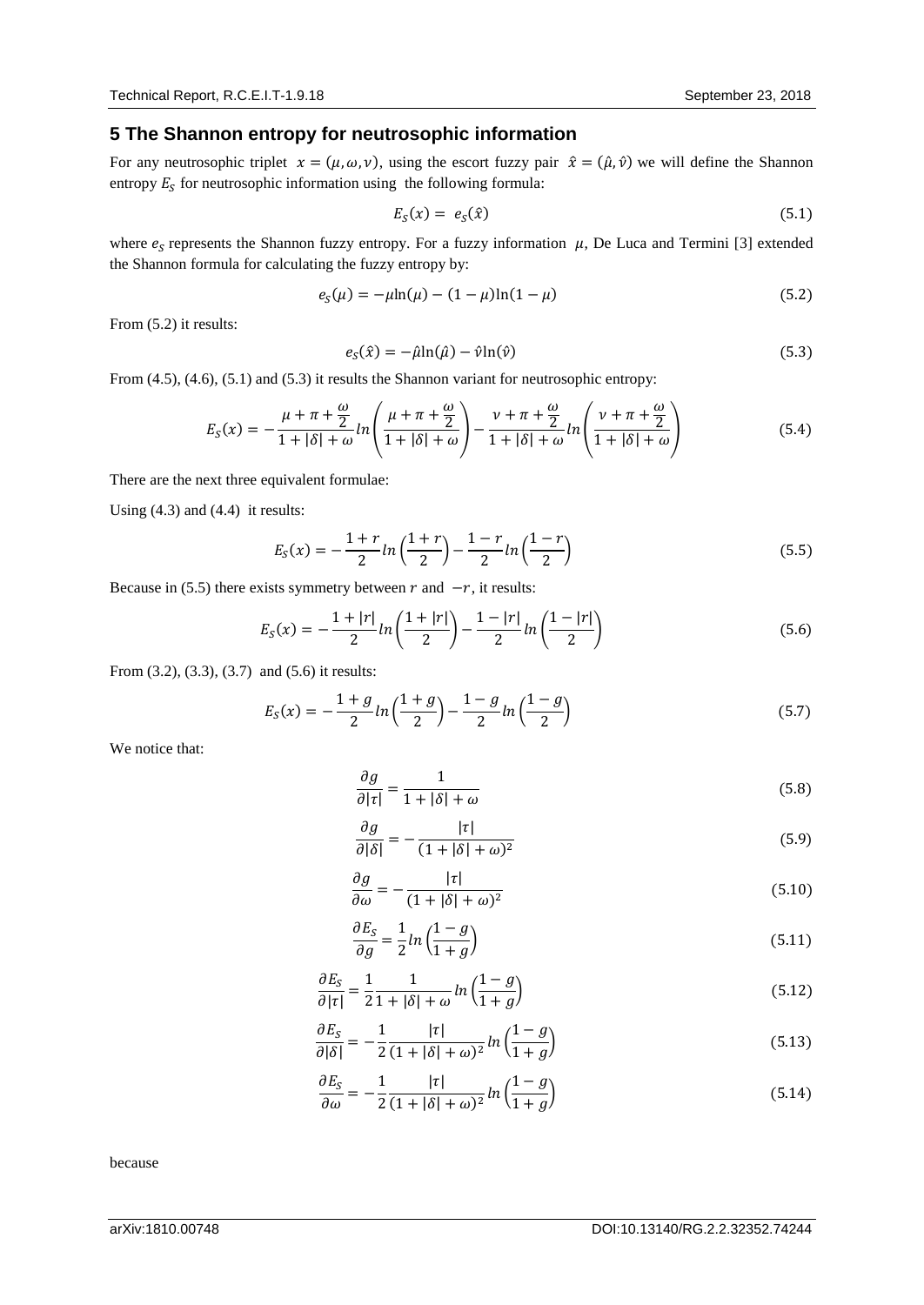$$
\frac{1-g}{1+g}\leq 1
$$

it results:

$$
ln\left(\frac{1-g}{1+g}\right) \le 0\tag{5.15}
$$

From (5.12), (5.13), (5.14) and (5.15) it results:

$$
\frac{\partial E_S}{\partial |\tau|} \le 0 \tag{5.16}
$$

$$
\frac{\partial E_S}{\partial |\delta|} \ge 0 \tag{5.17}
$$

$$
\frac{\partial E_S}{\partial \omega} \ge 0 \tag{5.18}
$$

As conclusion, it results that the Shannon entropy for neutrosophic information defined by (5.4) verifies the condition (iv) from section 3.3, namely it decreases with  $|\tau|$ , increases with  $|\delta|$  and increases with  $\omega$ .

Also the function  $E<sub>S</sub>$  defined by (5.4) verifies the conditions (i) and (iii). In order to verify the condition (ii) it necessary to multiply by the well-known normalization factor:

$$
\lambda = \frac{1}{\ln(2)}\tag{5.19}
$$

Finally it results the normalized variant for Shannon entropy, namely:

$$
E_{SN}(x) = -\frac{1}{\ln(2)} \left( \frac{\mu + \pi + \frac{\omega}{2}}{1 + |\delta| + \omega} ln \left( \frac{\mu + \pi + \frac{\omega}{2}}{1 + |\delta| + \omega} \right) + \frac{\nu + \pi + \frac{\omega}{2}}{1 + |\delta| + \omega} ln \left( \frac{\nu + \pi + \frac{\omega}{2}}{1 + |\delta| + \omega} \right) \right) \tag{5.20}
$$

For  $\omega = 0$ , it results the Shannon entropy formula for *bifuzzy information* of the pair  $x = (\mu, v)$ , namely:

$$
E_{SN}(x) = -\frac{1}{\ln(2)} \left( \frac{\mu + \pi}{1 + |\delta|} \ln \left( \frac{\mu + \pi}{1 + |\delta|} \right) + \frac{\nu + \pi}{1 + |\delta|} \ln \left( \frac{\nu + \pi}{1 + |\delta|} \right) \right) \tag{5.21}
$$

For  $\omega = 0$  and  $\delta \leq 0$ , it results the Shannon entropy formula for *intuitionistic fuzzy information* of the pair  $x = (\mu, \nu)$ , namely:

$$
E_{SN}(x) = -\frac{1}{\ln(2)} \left( \frac{\mu + \pi}{1 + \pi} \ln \left( \frac{\mu + \pi}{1 + \pi} \right) + \frac{\nu + \pi}{1 + \pi} \ln \left( \frac{\nu + \pi}{1 + \pi} \right) \right) \tag{5.22}
$$

For  $\omega = 0$  and  $\delta \ge 0$ , it results the Shannon entropy formula for *paraconsistent fuzzy information* of the pair  $x = (\mu, \nu)$ , namely:

$$
E_{SN}(x) = -\frac{1}{\ln(2)} \left( \frac{\mu}{1+\kappa} \ln \left( \frac{\mu}{1+\kappa} \right) + \frac{\nu}{1+\kappa} \ln \left( \frac{\nu}{1+\kappa} \right) \right) \tag{5.23}
$$

### **6 Conclusions**

In this paper, we presented a new formula for calculating the distance and similarity of neutrosophic information. Then, we constructed measures for information features like *score, certainty and uncertainty*. Also, a new concept was introduced, namely *fuzzy information escort*. Then, using the fuzzy information escort, Shannon's formula for neutrosophic information was extended. It should be underlined that Shannon's entropy for neutrosophic information verifies the four defining conditions of neutrosophic uncertainty. Also, all the obtained results for the triplet  $(\mu, \omega, \nu)$  were particularized for bifuzzy information, intuitionistic fuzzy information and paraconsistent fuzzy information of the pair  $(\mu, \nu)$ .